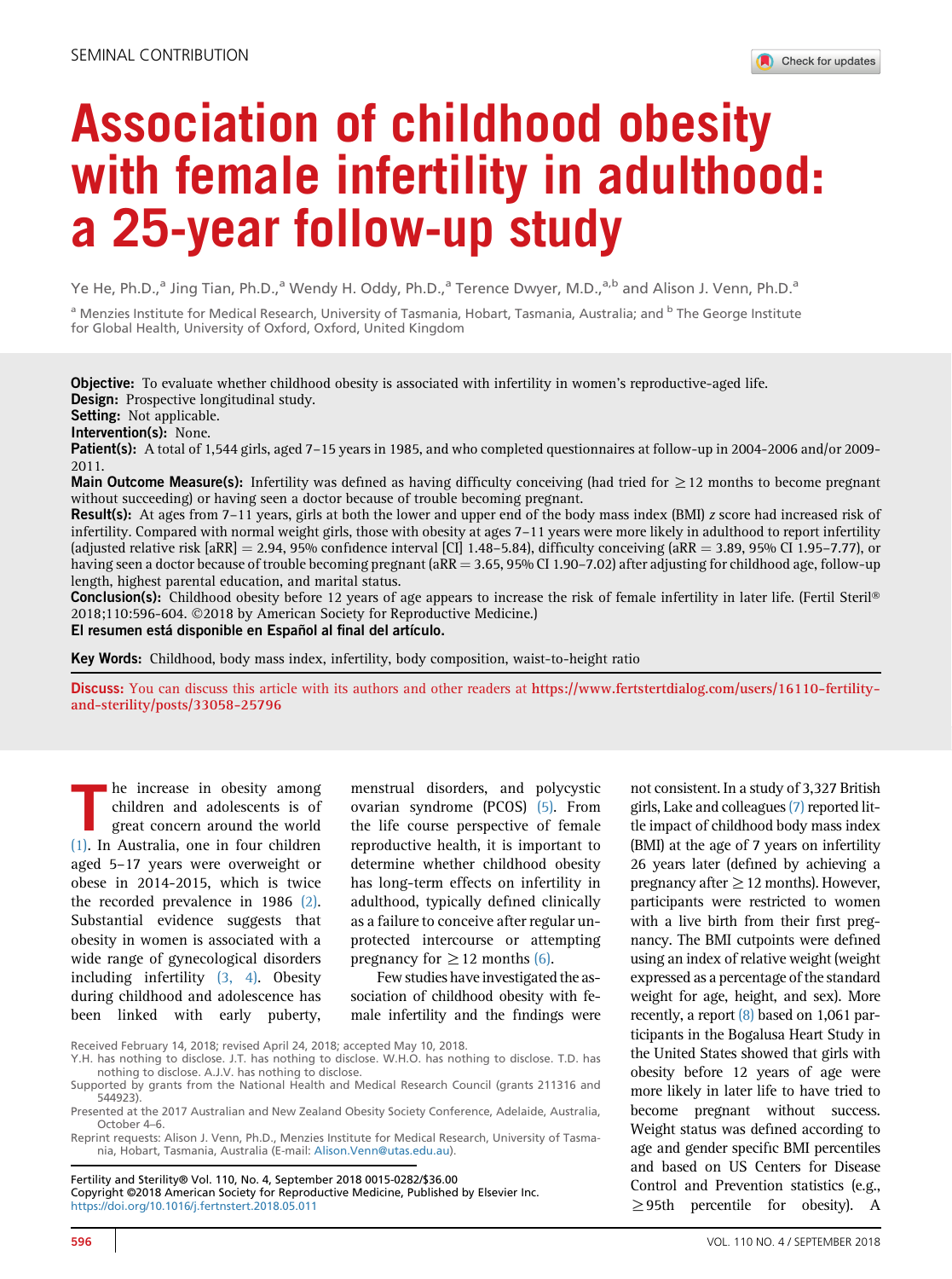

limitation of this study is that it determined whether participants had ''ever tried to become pregnant and were unable to'' but did not specify a time interval and may have resulted in misclassification of infertility. In addition, male factors (e.g., poor semen quality) are commonly reported causes of infertility [\(9\)](#page-7-0) and not the outcome of interest. Neither of these studies was able to exclude them. The aim of the present study was to examine the association between different measures of body composition at ages 7–15 years and infertility at ages 26–41 years in a large population-based sample of Australian women with consideration of a wide range of potential confounders.

# MATERIALS AND METHODS **Participants**

The Childhood Determinants of Adult Health (CDAH) study is a follow-up of 8,498 children, which included 4,191 girls who participated in the 1985 Australian Schools Health and

Fitness Survey, a nationally representative sample of Australian school children aged 7–15 years (herein referred to as "baseline") [\(10\)](#page-7-0). At baseline, all children had physical assessments and those aged 9–15 years completed questionnaires. During 2002-2004, 3,412 women participants were traced and 2,734 women agreed to participate in the CDAH study (Fig. 1). During 2004-2006, when the participants were aged 26–36 years, 1,596 women completed questions on reproductive health (CDAH-1). The second follow-up (CDAH-2) was conducted during 2009-2011, when participants were aged 31–41 years and 1,129 women completed questions on reproductive health. After combining the two follow-ups, a total of 1,754 women who answered reproductive health questions at CDAH-1 or CDAH-2 or both were eligible for the study.

The study was approved by the Southern Tasmania Health and Medical Human Research Ethics Committee. Written informed consent was obtained at both time points.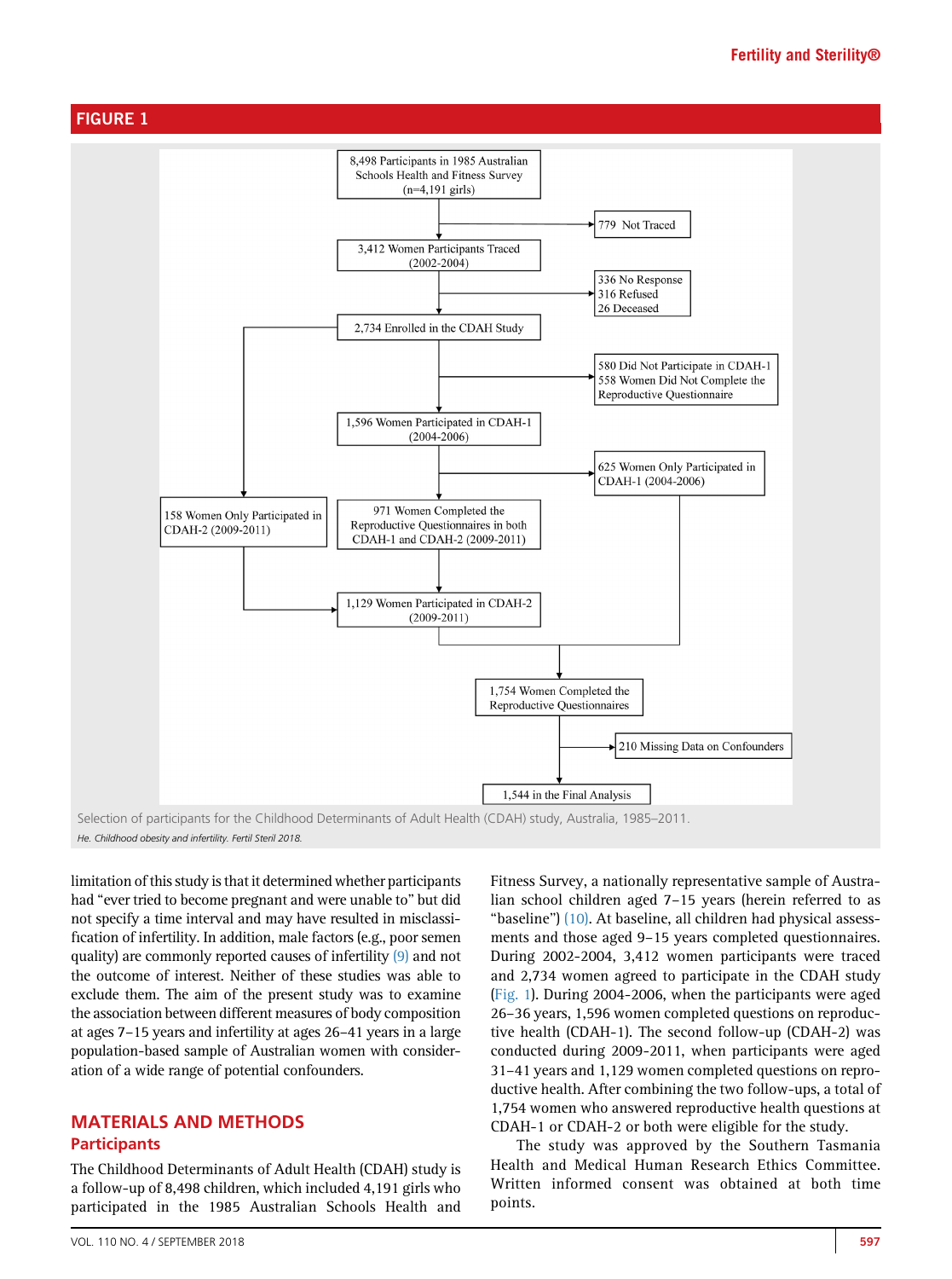#### Childhood Body Composition Measurement

The BMI, calculated as weight (in kilograms)/height (in meters)<sup>2</sup>, was derived from measured height and weight with weight status defined using international age- and sexspecific cutpoints [\(11\)](#page-7-0) and was transformed into BMI z scores based on age- and sex-specific standardization of the full childhood cohort ( $n = 4,189$  girls). Waist circumference was taken at the level of the umbilicus to the nearest 0.1 cm. Hip circumference was measured at the level of the greatest posterior protuberance of the buttocks. Waist-to-hip ratio was calculated by dividing waist by hip circumference. Waist-to-height ratio (WHtR) was calculated by dividing the waist circumference by height and the dichotomized into  $<$  0.5 or  $\geq$  0.5. Abdominal obesity was defined as WHtR  $\geq$  0.5 [\(12\).](#page-7-0)

#### Adult Body Composition Measurement

At CDAH-1, weight and height were measured at study clinics. A subsample of these participants also self-reported their weight and height before measurements were taken to assess the accuracy of self-reported values. The difference between clinic and self-reported weight and height was used to calculate a correction factor from a linear regression model. Participants who did not visit a study clinic self-reported their weight and height, and a correction factor was applied to adjust for error [\(13\)](#page-7-0). The BMI (in kilograms per meter squared) was calculated from height and weight.

Weight was self-reported at CDAH-2. Adjusted weight values were calculated using the correction factor applied at CDAH-1. The BMI was calculated using measured height at CDAH-1, adjusted self-reported height at CDAH-1, or at enrolment.

Adult BMI was categorized into three groups (<25, 25-30, and  $\geq$  30 kg/m<sup>2</sup>). Overweight was defined as 25 kg/m<sup>2</sup>  $\leq$  BMI  $\leq$  29.9 kg/m<sup>2</sup> and obesity was defined as BMI  $\geq$  30 kg/m<sup>2</sup> [\(14\).](#page-7-0)

#### Adult Infertility Measurement

In the reproductive questionnaire of CDAH-1 and CDAH-2, women were asked to answer yes or no to questions ''Have you ever tried to become pregnant for 12 months or more without succeeding?'' and ''Have you ever seen a doctor because you were having trouble becoming pregnant?'' Infertility was recorded if they responded ''yes'' to either of the two questions. Women were further asked whether any of the following investigations had been undertaken if they reported having seen a doctor because of difficulty conceiving: hormone test, laparoscopy, and partner's semen test. Participants were also asked about any diagnosis they had been given including ovulatory problem, tubal problem, male factor, unexplained fertility problem, or any other female problem with a written specified reason. We categorized the answers into tubal, male, ovulatory (including ovulatory problem, PCOS, hyperprolactinemia, hypogonadotrophic, hypergonadotrophic, and premature ovarian failure), endometriosis, unexplained, other, and uterine factors.

#### Covariate Measures

Childhood factors considered as covariates included age, age at menarche (self-reported in adulthood), socioeconomic position based on area of residence (high, medium high, medium low, or low), highest parental education (reported in adulthood as high school only, vocational training, any university education), smoking experimentation (none, a few puffs, <10 cigarettes in their life, and  $\geq$ 10 cigarettes in their life), alcohol consumption (never, less than once per week, more than once per week), and total physical activity (minutes/ week). Sociodemographic characteristics were self-reported at follow-ups. Adult covariates included highest level of education attained (classified as for childhood), socioeconomic position based on area of residence (classified as for childhood), marital status (single, married/living as married, separated/divorced/widowed), smoking status (never, exsmoker, current smoker), alcohol consumption (nondrinker, light drinker, moderate drinker, heavy/very heavy drinker), and total physical activity (minutes/week). Follow-up length was also considered as a potential confounder.

#### Statistical Analyses

Subgroup analyses by child age (7–11 years and 12–15 years) were undertaken because of reported differences in the association of onset of obesity in childhood with later infertility [\(8\).](#page-7-0) Univariable and multivariable log-binomial regression was used to derive risk ratio (RR) estimates for the association between body composition and infertility before and after adjustment for potential confounders. If the log binomial model failed to converge, RRs were estimated using Poisson regression with robust standard errors to correct for the misspecification of the binomial errors [\(15](#page-7-0)–18). Covariates kept in the final model were variables associated with the exposure and the outcome, and resulted in  $>10\%$  change in the coefficient of the principal study factor when added into the model.

Restricted cubic regression splines based on 4 knot points were used to present associations between childhood BMI z score and infertility [\(19\)](#page-7-0). The x-axis on the graph goes from the 5th to the 95th percentile of childhood BMI z score.

The following sensitivity analyses were conducted. First, we excluded those who reported male factor infertility to examine whether it had biased the observed association between childhood obesity and having ever seen a doctor because of trouble becoming pregnant. Second, we restricted our sample to women who were married or living as married. Third, we considered the effect of loss to follow-up using inverse probability weighting. The completed factors available at baseline used to determine the weights were childhood age, school type, and state of residence. Fourth, childhood BMI was classified alternatively as normal  $(<sub>85th</sub>$  percentile), overweight (85th–94th percentile), or obese ( $\geq$ 95th percentile) based on age- and sex-specific US Centers for Disease Control and Prevention norms [\(20\)](#page-7-0) and age- and sexspecific childhood BMI in our 1985 Australian Schools Health and Fitness Survey cohort.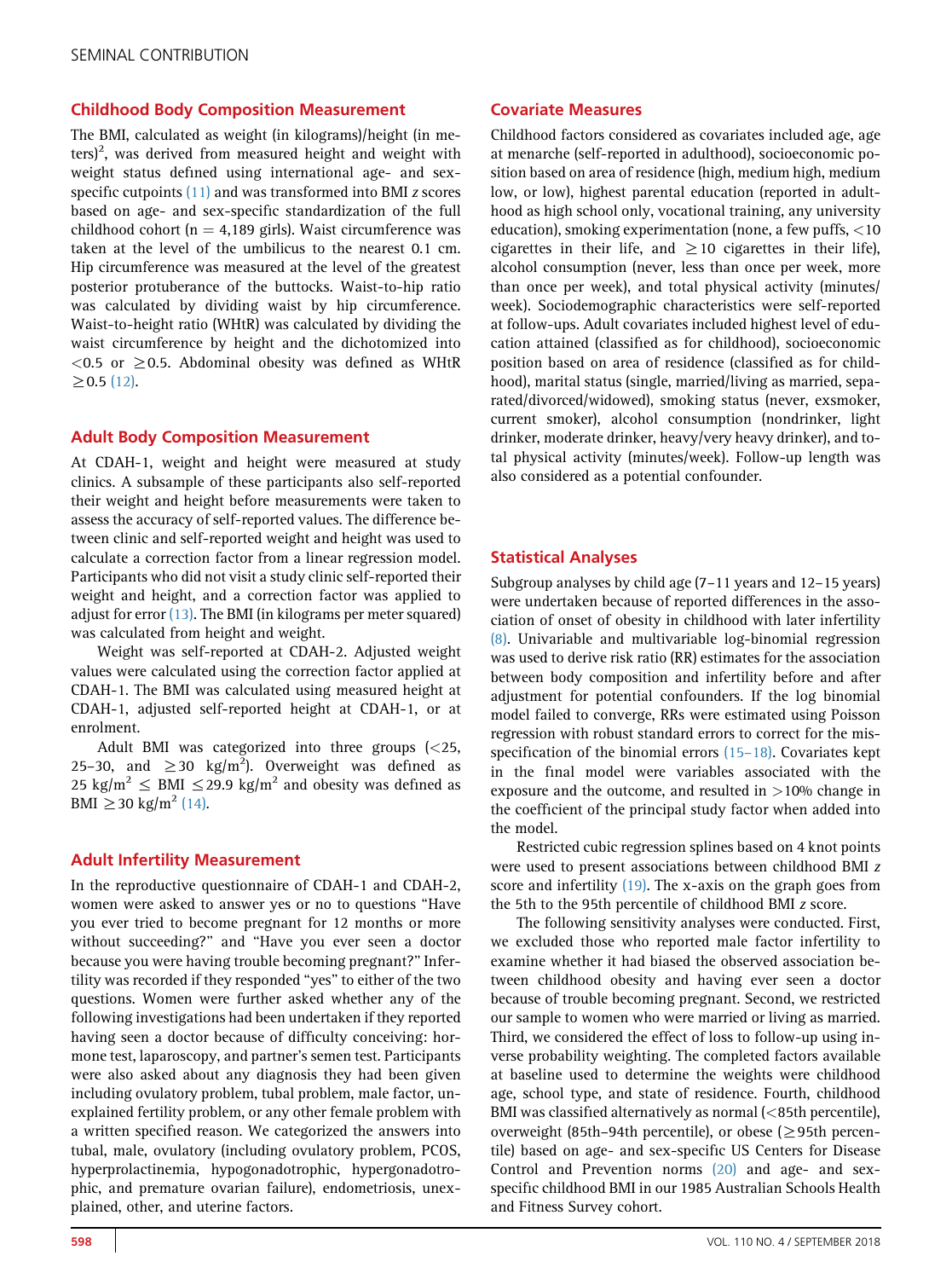All analyses were performed using STATA software, version 14.2 (Stata Corp.). A P value of  $<$  0.05 was considered statistically significant.

# RESULTS Participant Characteristics

This study included 1,754 women who reported fertility outcomes. Of these participants, 971 completed both follow-up surveys, 625 participated in only the first follow-up, and 158 women participated in only the second follow-up. Participants who had missing data on confounders (210 women) were excluded, leaving 1,544 women for the final analysis.

The anthropometric and sociodemographic characteristics of participants at childhood and adulthood are shown in [Table 1](#page-4-0). At baseline, 17 (1.1%) children were obese, 116 (7.5%) were overweight, and 80 (5.2%) children had abdominal obesity as defined by BMI cutpoints and WHtR category. The mean age at follow-up was 34 years (range, 26-41 years). There were 346 (22.4%) women who reported experiencing infertility in adulthood, including 264 (17.1%) who reported having tried for  $\geq$ 12 months to become pregnant without succeeding and 281 (18.2%) who had seen a doctor because of trouble becoming pregnant. Participants with lower parental education in childhood and those who were married or living as married in adulthood were more likely to report infertility. Compared with those who did not participate in the follow-up, those who did participate were slightly older (11.0 vs. 10.8 years;  $P = .003$ ), had marginally lower BMI (18.2 vs. 18.4 kg/m<sup>2</sup>;  $P = .009$ ), and were less likely to have abdominal obesity (5.2% vs. 8.3%;  $P$ <.001) at baseline.

## **Infertility**

After adjustment for age, follow-up length, parental education, and marital status, compared with women with normal childhood weight between 7 and 11 years ([Table 2\)](#page-5-0), those who were obese as children were more likely to report infertility (adjusted relative risk  $[aRR] = 2.94$ , 95% confidence interval [CI] 1.48-5.84), having ever tried for  $>12$  months to become pregnant without succeeding ( $aRR = 3.89$ , 95% CI 1.95–7.77), and having seen a doctor because of trouble becoming pregnant (aRR = 3.65, 95% CI 1.90–7.02). This association was not evident for the group aged 12–15 years at baseline. No significant association was found between other adiposity indicators (waist circumference, waist-to-hip ratio, and WHtR  $\geq$  0.5) in childhood and infertility in adulthood, including when abdominal adiposity measures were adjusted for childhood BMI.

The association between childhood BMI z score and relative risk of infertility in adulthood is shown in [Figure 2](#page-6-0). There was a U-shaped association of BMI z score with infertility in the 7- to 11-year-old group ([Fig. 2](#page-6-0)A), with the risk significantly higher in children with z scores  $>1.05$  or  $<$  -0.80. No significant association was observed for those in the 12- to 15-year-old group ([Fig. 2B](#page-6-0)).

#### Cause of Infertility

Most women who had seen a doctor because of trouble becoming pregnant reported one or more infertility causes and infertility investigations (Supplemental Table 1, available online). Endometriosis was a less common cause of infertility in those who were overweight or obese in childhood (15.1% in normal vs. 3.3% in overweight/obese;  $P = .10$ ). Similar proportions of women had infertility investigations irrespective of their childhood BMI category (Supplemental Table 1).

### Influence of Adiposity from childhood into **Adulthood**

The proportions and the number of women who reported infertility by adiposity status from childhood to adulthood are displayed in [Supplemental Figure 1](#page-9-0) and Supplemental Table 2, both available online. For consistently normal weight participants (normal weight in childhood and adulthood), the prevalence of infertility was 21.6%, and for consistently overweight/ obese participants (overweight/obese from childhood to adulthood), the corresponding figure was 27.9%. Although a higher prevalence of reported infertility was observed in the persistently overweight and obese group, it did not reach statistical significance  $(P = .37)$ . After adjustment for childhood age and parental education at baseline, length of follow-up, adult education, marital status, and alcohol consumption in adulthood, the risk of infertility was significantly higher in women who were persistently overweight or obese from childhood (ages 7–11 years) into adulthood than those who had consistently healthy weight (Supplemental Table 3, available online).

## Sensitivity Analysis

Similar results were observed after excluding women who reported infertility due to male factor ( $n = 20$ ) and endometriosis ( $n = 39$ ). Compared with those of normal weight in childhood, the risk of having ever seen a doctor because of trouble becoming pregnant in the obese group was 3.69 (95% CI 1.94–6.99) and 4.16 (95% CI 2.14–8.06) for those aged 7–11 years at baseline. When restricting the sample to women who were married or living as married (and who it might be assumed would have a greater likelihood of becoming pregnant), the risks of infertility ( $aRR = 3.15$ , 95% CI 1.37-7.25), having ever tried for  $>12$  months to become pregnant without succeeding ( $aRR = 4.12$ , 95% CI 1.78–9.50) and having ever seen a doctor because of trouble becoming pregnant (a $RR = 3.84$ , 95% CI 1.78–8.25) remained significantly higher in those who were obese at ages 7– 11 years. Sensitivity analyses conducted by reanalyzing the data with inverse probability weighting produced similar patterns of results as the unweighted analyses and the changes in the magnitude of significant associations were small, ranging from 1.5%–3.3% (Supplemental Table 4, available online). Further analysis using US Centers for Disease Control and Prevention and our cohort internal cutpoints of 85th and 95th childhood BMI percentiles showed similar significant associations of childhood obesity and infertility in the 7- to 11-year-old group (Supplemental Tables 5 and 6, available online).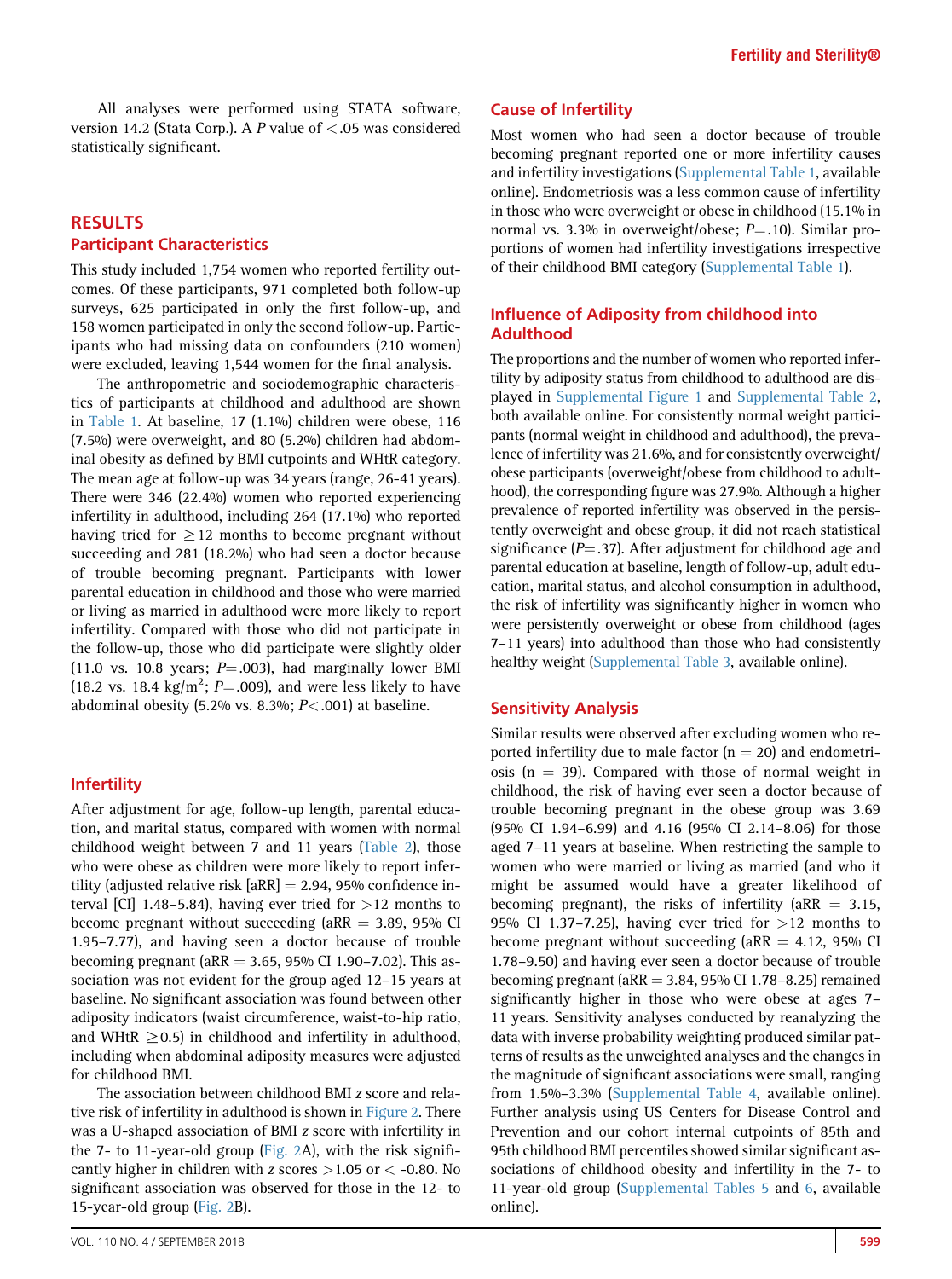# <span id="page-4-0"></span>TABLE 1

Characteristics of women in childhood (1985) and adulthood (2004–2011).<sup>a</sup>

|                                                                                                 |                                 | Tried for $\geq$ 12 mo to become<br>pregnant without succeeding |                                 | Seen a doctor because of<br>trouble becoming pregnant | Any fertility problem <sup>b</sup> |                                 |  |  |
|-------------------------------------------------------------------------------------------------|---------------------------------|-----------------------------------------------------------------|---------------------------------|-------------------------------------------------------|------------------------------------|---------------------------------|--|--|
|                                                                                                 | Yes                             | No                                                              | Yes                             | No                                                    | Yes                                | No                              |  |  |
| Characteristic                                                                                  | $(n = 264)$                     | $(n = 1,279)$                                                   | $(n = 281)$                     | $(n = 1,263)$                                         | $(n = 346)$                        | $(n = 1, 198)$                  |  |  |
| Childhood                                                                                       |                                 |                                                                 |                                 |                                                       |                                    |                                 |  |  |
| Age (y), mean $\pm$ SD<br>SEIFA disadvantage, %                                                 | $11.5 \pm 2.4^c$                | $10.9 \pm 2.5$                                                  | $11.4 \pm 2.5^c$                | $10.9 \pm 2.5$                                        | $11.4 \pm 2.4^c$                   | $10.9 \pm 2.5$                  |  |  |
| High<br>Medium-high                                                                             | 24.3<br>30.3                    | 27.5<br>28.7                                                    | 28.9<br>27.6                    | 26.4<br>29.4                                          | 25.8<br>29.7                       | 27.2<br>28.8                    |  |  |
| Medium-low                                                                                      | 37.2                            | 38.1                                                            | 36.9                            | 38.2                                                  | 37.8                               | 38.0                            |  |  |
| Low                                                                                             | 8.3                             | 5.7                                                             | 6.7                             | 6.1                                                   | 6.7                                | 6.0                             |  |  |
| Waist circumference (cm), mean $\pm$ SD                                                         | $63.2 \pm 8.1^c$                | $61.9 \pm 7.7$                                                  | $62.9 \pm 8.1$                  | $62.0 \pm 7.7$                                        | 63.0 $\pm$ 8.0 <sup>c</sup>        | $61.9 \pm 7.7$                  |  |  |
| Waist-to-hip ratio, mean $\pm$ SD                                                               | $0.81 \pm 0.06$                 | $0.81 \pm 0.06$                                                 | $0.81 \pm 0.06$                 | $0.81 \pm 0.06$                                       | $0.81 \pm 0.06$                    | $0.82 \pm 0.06$                 |  |  |
| Body mass index (kg/m <sup>2</sup> ), mean $\pm$ SD<br>BMI category, %                          | $18.4 \pm 3.0$                  | $18.1 \pm 2.7$                                                  | $18.4 \pm 3.0$                  | $18.1 \pm 2.7$                                        | $18.4 \pm 3.0$                     | $18.1 \pm 2.7$                  |  |  |
| Normal                                                                                          | 90.1                            | 91.6                                                            | 89.6                            | 91.8                                                  | 89.9                               | 91.8                            |  |  |
| Overweight                                                                                      | 8.0                             | 7.4                                                             | 8.6                             | 7.3                                                   | 8.7                                | 7.2                             |  |  |
| Obese                                                                                           | 1.9                             | 0.9                                                             | 1.8                             | 1.0                                                   | 1.5                                | 1.0                             |  |  |
| Smoking experimentation, %                                                                      |                                 |                                                                 |                                 |                                                       |                                    |                                 |  |  |
| None                                                                                            | 55.7                            | 59.2                                                            | 57.9                            | 58.7                                                  | 57.1                               | 59.0                            |  |  |
| A few puffs                                                                                     | 20.8                            | 21.9                                                            | 19.7                            | 22.2                                                  | 20.2                               | 22.2                            |  |  |
| $<$ 10 cigarettes<br>$>10$ cigarettes                                                           | 8.6<br>14.9                     | 7.2<br>11.7                                                     | 8.8<br>13.6                     | 7.1<br>12.0                                           | 8.7<br>13.9                        | 7.0<br>11.8                     |  |  |
| Parental education, %                                                                           |                                 |                                                                 |                                 |                                                       |                                    |                                 |  |  |
| University education                                                                            | 20.1 <sup>c</sup>               | 29.1                                                            | 23.8                            | 28.4                                                  | 22.5                               | 29.0                            |  |  |
| Vocational training                                                                             | 37.1                            | 33.0                                                            | 34.9                            | 33.5                                                  | 35.3                               | 33.3                            |  |  |
| High school                                                                                     | 42.8                            | 37.9                                                            | 41.3                            | 38.2                                                  | 42.2                               | 37.7                            |  |  |
| Alcohol assumption, %                                                                           |                                 |                                                                 |                                 |                                                       |                                    |                                 |  |  |
| Never                                                                                           | 72.9                            | 69.5                                                            | 70.2                            | 70.0                                                  | 72.5                               | 69.3                            |  |  |
| $<$ 1 per wk                                                                                    | 22.6                            | 24.6                                                            | 25.0                            | 24.1                                                  | 22.3                               | 24.9                            |  |  |
| $>1$ per wk                                                                                     | 4.5                             | 5.9                                                             | 4.8                             | 5.9                                                   | 5.2                                | 5.8                             |  |  |
| Physical activity (min/wk), mean $\pm$ SD<br>Age at menarche $(y)$ , mean $\pm$ SD<br>Adulthood | $384 \pm 342$<br>$13.1 \pm 1.3$ | $398 \pm 376$<br>$13.2 \pm 1.3$                                 | $396 \pm 378$<br>$13.1 \pm 1.3$ | $395 \pm 368$<br>$13.2 \pm 1.3$                       | $388 \pm 353$<br>$13.1 \pm 1.3$    | $398 \pm 375$<br>$13.1 \pm 1.3$ |  |  |
| Age (y), mean $\pm$ SD                                                                          | $33.5 \pm 2.9^c$                | $34.2 \pm 3.5$                                                  | 33.4 $\pm$ 2.9 <sup>c</sup>     | $34.3 \pm 3.5$                                        | 33.4 $\pm$ 2.8 <sup>c</sup>        | $34.2 \pm 3.5$                  |  |  |
| SEIFA disadvantage, %                                                                           | 26.9                            | 24.1                                                            |                                 |                                                       | 26.0                               |                                 |  |  |
| High<br>Medium-high                                                                             | 25.4                            | 22.9                                                            | 25.6<br>19.9                    | 24.9<br>23.5                                          | 23.4                               | 24.4<br>23.2                    |  |  |
| Medium-low                                                                                      | 23.9                            | 25.2                                                            | 24.9                            | 25.2                                                  | 24.0                               | 25.3                            |  |  |
| Low                                                                                             | 23.9                            | 27.8                                                            | 29.5                            | 26.3                                                  | 26.0                               | 27.1                            |  |  |
| BMI (kg/m <sup>2</sup> ), mean $\pm$ SD<br>BMI category, %                                      | $25.7 \pm 5.8$                  | $25.2 \pm 5.4$                                                  | $25.4 \pm 5.6$                  | $25.3 \pm 5.5$                                        | $25.5 \pm 5.6$                     | $25.3 \pm 5.4$                  |  |  |
| Normal                                                                                          | 56.2                            | 60.2                                                            | 58.1                            | 59.7                                                  | 57.5                               | 60.1                            |  |  |
| Overweight                                                                                      | 23.7                            | 24.1                                                            | 22.3                            | 24.2                                                  | 23.1                               | 24.1                            |  |  |
| Obese                                                                                           | 20.1                            | 15.7                                                            | 19.6                            | 16.1                                                  | 19.4                               | 15.8                            |  |  |
| Smoking status, %                                                                               |                                 |                                                                 |                                 |                                                       |                                    |                                 |  |  |
| Never smoker                                                                                    | 54.2                            | 55.3                                                            | 55.7                            | 55.2                                                  | 55.4                               | 55.2                            |  |  |
| Exsmoker<br>Current smoker                                                                      | 25.0<br>20.8                    | 26.9<br>17.8                                                    | 26.4<br>17.9                    | 26.5<br>18.3                                          | 25.8<br>18.8                       | 26.7<br>18.1                    |  |  |
| Self-education, %                                                                               |                                 |                                                                 |                                 |                                                       |                                    |                                 |  |  |
| University education                                                                            | $45.1^c$                        | 47.1                                                            | 46.4                            | 46.8                                                  | 45.2 <sup>c</sup>                  | 47.2                            |  |  |
| Vocational training                                                                             | 22.4                            | 28.2                                                            | 24.3                            | 28.0                                                  | 23.8                               | 28.4                            |  |  |
| High school                                                                                     | 32.6                            | 24.7                                                            | 29.3                            | 25.2                                                  | 31.0                               | 24.5                            |  |  |
| Marital status, %                                                                               |                                 |                                                                 |                                 |                                                       |                                    |                                 |  |  |
| Single                                                                                          | 2.7 <sup>c</sup>                | 22.4                                                            | 2.5 <sup>c</sup>                | 22.5                                                  | 2.9 <sup>c</sup>                   | 23.5                            |  |  |
| Married/living as married                                                                       | 93.2                            | 72.7                                                            | 94.0                            | 72.7                                                  | 93.4                               | 71.5                            |  |  |
| Separated/divorced/widowed                                                                      | 4.2                             | 4.9                                                             | 3.6                             | 4.8                                                   | 3.8                                | 4.9                             |  |  |
| Alcohol consumption, %<br>Nondrinkers                                                           | 29.5 <sup>c</sup>               | 21.4                                                            | 24.5                            | 22.3                                                  | $27.2^c$                           | 21.5                            |  |  |
| Light drinkers                                                                                  | 57.9                            | 56.9                                                            | 59.7                            | 56.5                                                  | 57.4                               | 56.8                            |  |  |
| Moderate drinkers                                                                               | 10.3                            | 16.2                                                            | 13.2                            | 15.8                                                  | 12.4                               | 16.2                            |  |  |
| Heavy/very heavy drinkers                                                                       | 2.3                             | 5.6                                                             | 2.6                             | 5.4                                                   | 3.0                                | 5.5                             |  |  |
| Physical activity (min/wk), mean $\pm$ SD                                                       | $755 \pm 512$                   | $766 \pm 495$                                                   | $732 \pm 500$                   | $770 \pm 497$                                         | $743 \pm 488$                      | $769 \pm 501$                   |  |  |
| Follow-up length (y), mean $\pm$ SD                                                             |                                 | $22.6 \pm 2.5$                                                  |                                 | $22.6 \pm 2.5$                                        | $22.5 \pm 2.5$                     |                                 |  |  |

Note: Childhood overweight and obesity were defined according to the international cutpoints. BMI = body mass index; SD = standard deviation; SEIFA = Socio-Economic Indexes for Areas.<br><sup>B</sup> Vomen who answered yes to any one

He. Childhood obesity and infertility. Fertil Steril 2018.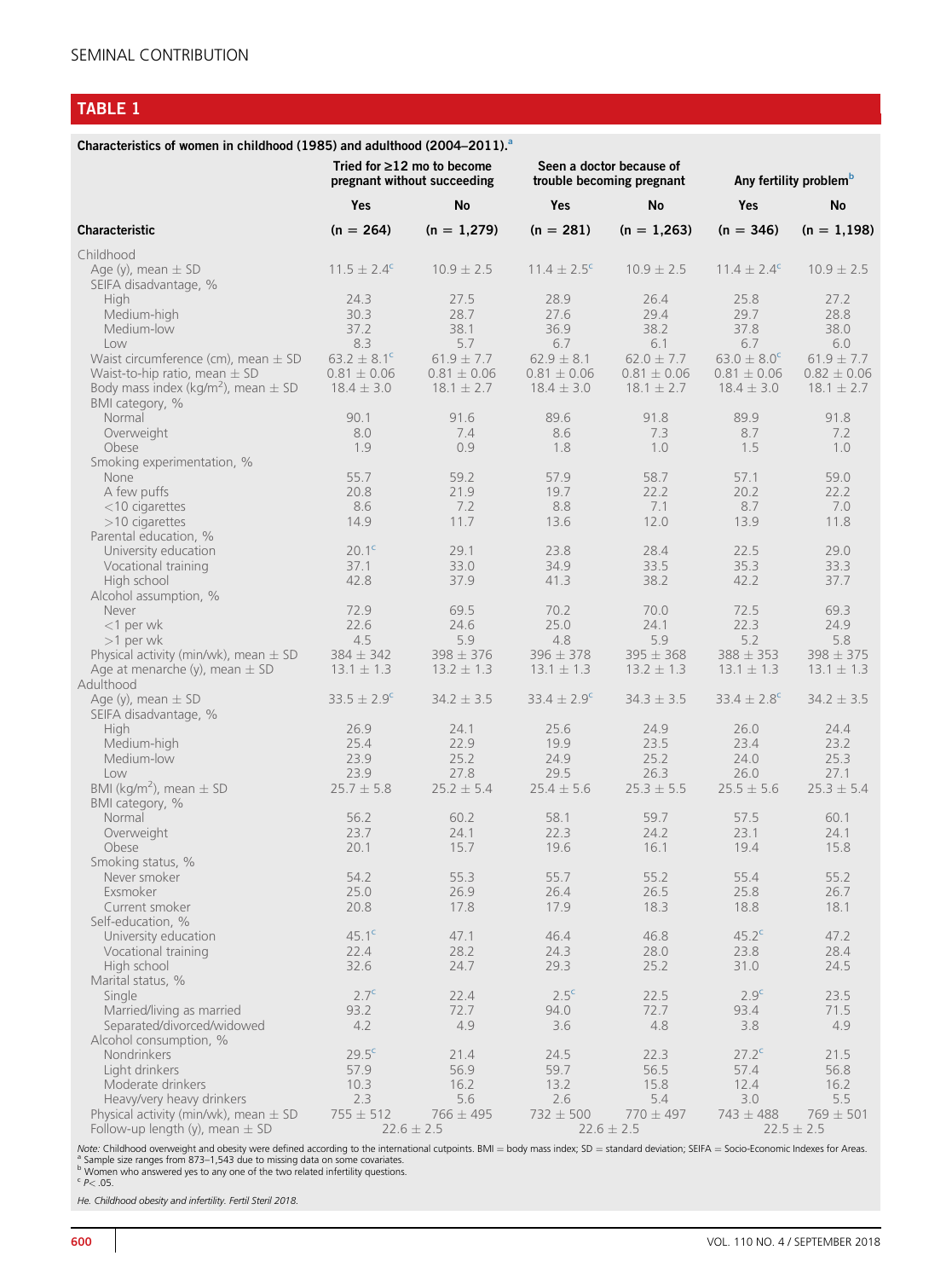#### <span id="page-5-0"></span>TABLE 2

Associations between body composition measures in childhood with fertility problem in adulthood, stratified by childhood age.

|                                    | Tried for $\geq$ 12 mo to become pregnant without succeeding |           |                   |           | Seen a doctor because of trouble becoming pregnant |              |           |                                 | <b>Infertility<sup>a</sup></b> |                                 |              |           |                        |                 |                      |
|------------------------------------|--------------------------------------------------------------|-----------|-------------------|-----------|----------------------------------------------------|--------------|-----------|---------------------------------|--------------------------------|---------------------------------|--------------|-----------|------------------------|-----------------|----------------------|
|                                    |                                                              |           | Unadjusted        |           | Model 1                                            |              |           | Unadjusted                      |                                | Model 1                         |              |           | Unadjusted             |                 | Model 1              |
| <b>Body composition</b>            | n.                                                           | <b>RR</b> | 95% CI            | <b>RR</b> | 95% CI                                             | $\mathsf{n}$ | <b>RR</b> | 95% CI                          | <b>RR</b>                      | 95% CI                          | $\mathsf{n}$ | <b>RR</b> | 95% CI                 | <b>RR</b>       | 95% CI               |
| Age, 7–11 y<br><b>BMI</b> category |                                                              |           |                   |           |                                                    |              |           |                                 |                                |                                 |              |           |                        |                 |                      |
| Normal                             | 786                                                          | Ref.      |                   | Ref.      |                                                    | 786          | Ref.      |                                 | Ref.                           |                                 | 786          | Ref.      |                        | Ref.            |                      |
| Overweight                         | 69                                                           | 0.80      | $0.41 - 1.57$     | 0.85      | $0.45 - 1.61$                                      | 69           | 1.18      | $0.71 - 1.98$                   | 1.30                           | $0.82 - 2.07$                   | 69           | 12        | $0.70 - 1$<br>.80      | 1.21            | $0.80 - 1.84$        |
| Obese                              | 8                                                            | 2.59      | $1.04 - 6.43$     | 3.89      | $1.95 - 7.77$                                      | 8            | 2.36      | $0.95 - 5.85$                   | 3.65                           | $1.90 - 7.02$                   | 8            | 94        | $0.78 - 4.80$          | 2.94            | $.48 - 5.84$         |
| Waist circumference                | 864                                                          | 1.01      | $0.98 - 1.03$     | 0.99      | $0.97 - 1.02$                                      | 864          | 1.01      | $0.98 - 1.03$                   | 1.00                           | $0.97 - 1.03$                   | 864          | .01       | $0.99 - 1.03$          | 1.00            | $0.97 - 1.02$        |
| Waist-to-hip ratio                 | 864                                                          | 0.90      | $0.67 - 1.20$     | 0.97      | $0.72 - 1.29$                                      | 864          | 0.82      | $0.63 - 1.09$                   | 0.88                           | $0.67 - 1.16$                   | 864          | 0.88      | $0.69 - 1.13$          | 0.98            | $0.77 - 1.24$        |
| Waist-to-height ratio              |                                                              |           |                   |           |                                                    |              |           |                                 |                                |                                 |              |           |                        |                 |                      |
| < 0.5                              | 814                                                          | Ref.      |                   | Ref.      |                                                    | 814          | Ref.      | $\qquad \qquad$                 | Ref.                           | $\hspace{0.1mm}-\hspace{0.1mm}$ | 814          | Ref.      |                        | Ref.            |                      |
| > 0.5                              | 49                                                           | 0.99      | $0.49 - 2.00$     | 1.17      | $0.60 - 2.27$                                      | 49           | 0.87      | $0.43 - 1.75$                   | 1.02                           | $0.52 - 1.99$                   | 49           | $1.04 -$  | $0.59 - 1.84$          |                 | $1.29$ $0.76 - 2.18$ |
| Age, 12-15 y                       |                                                              |           |                   |           |                                                    |              |           |                                 |                                |                                 |              |           |                        |                 |                      |
| <b>BMI</b> category                |                                                              |           |                   |           |                                                    |              |           |                                 |                                |                                 |              |           |                        |                 |                      |
| Normal                             | 622                                                          | Ref.      |                   | Ref.      | $\hspace{0.1mm}-\hspace{0.1mm}$                    | 623          | Ref.      | $\hspace{0.1mm}-\hspace{0.1mm}$ | Ref.                           | $\hspace{0.1mm}-\hspace{0.1mm}$ | 623          | Ref.      |                        | Ref.            |                      |
| Overweight                         | 47                                                           | 1.40      | $0.86 - 2.28$     | 1.18      | $0.75 - 1.87$                                      | 47           | 1.16      | $0.67 - 1.99$                   | 1.06                           | $0.64 - 1.76$                   | 47           | 26        | $0.81 - 1.95$          |                 | $0.72 - 1.70$        |
| Obese                              | 9                                                            | 1.12      | $0.33 - 3.85$     | 1.05      | $0.33 - 3.37$                                      | 9            | 1.10      | $0.32 - 3.77$                   | 1.03                           | $0.32 - 3.27$                   |              | 9 0.88    | $0.26 - 3.00$          | 0.90            | $0.26 - 3.12$        |
| Waist circumference                | 679                                                          | 1.01      | $0.99 - 1.03$     | 1.01      | $0.99 - 1.03$                                      | 680          | 1.01      | $0.99 - 1.03$                   | 1.00                           | $0.98 - 1.02$                   | 680          | 01        | $0.99 - 1$<br>$\Omega$ | 00 <sup>1</sup> | $0.99 - 1.02$        |
| Waist-to-hip ratio                 | 679                                                          | 1.18      | $0.91 - 1.53$     | 1.18      | $0.90 - 1.53$                                      | 680          | 1.23      | $0.95 - 1.58$                   | 1.23                           | $0.95 - 1.59$                   | 680          | 1.15      | $0.92 - 1.43$          |                 | $1.14$ $0.91 - 1.43$ |
| Waist-to-height ratio              |                                                              |           |                   |           |                                                    |              |           |                                 |                                |                                 |              |           |                        |                 |                      |
| < 0.5                              | 647                                                          | Ref.      | $\qquad \qquad -$ | Ref.      |                                                    | 648          | Ref.      | $\hspace{0.1mm}-\hspace{0.1mm}$ | Ref.                           | $\hspace{0.1mm}-\hspace{0.1mm}$ | 648          | Ref.      |                        | Ref.            |                      |
| $\geq 0.5$                         | 31                                                           | 1.28      | $0.69 - 2.38$     | 1.24      | $0.70 - 2.18$                                      | 31           | 1.11      | $0.57 - 2.16$                   | 1.07                           | $0.57 - 2.01$                   | 31           | 13        | $0.64 - 2.00$          | 1.09            | $0.65 - 1.82$        |
|                                    |                                                              |           |                   |           |                                                    |              |           |                                 |                                |                                 |              |           |                        |                 |                      |

Note: Model 1: adjusted for age and parental education at baseline, follow-up length, and marital status at adulthood. BMI = body mass index; CI = confidence interval; RR = risk ratio.<br>ª Women answered yes to any one of th

He. Childhood obesity and infertility. Fertil Steril 2018.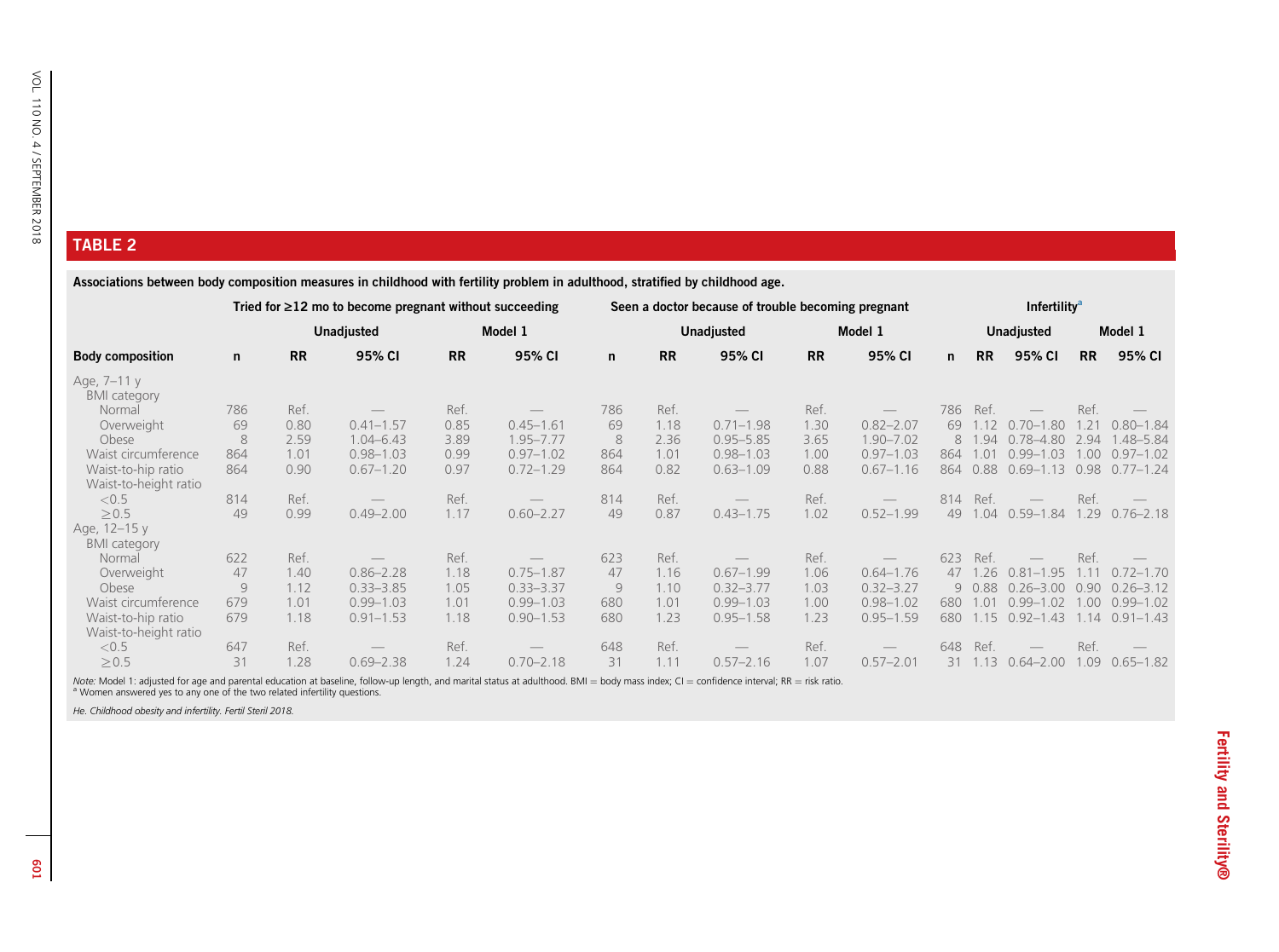<span id="page-6-0"></span>



Relative risk (RR) of infertility and childhood body mass index (BMI) z score, adjusting for age, parental status at baseline, follow-up length, and marital status at adulthood. (A) 7- to 11-year-old group; (B) 12- to 15-year-old group. The *dashed line* indicates an RR of 1. The green lines indicate the RR for the association between childhood BMI z score and adult infertility. The blue and red lines indicate the upper and lower bounds of the 95% confidence interval for the association. The axes on the graph go from 5th to 95th percentile of the childhood BMI z score distribution, which range from -1.28 to 1.57 in 7–11 years age group (A) and from -1.38 to 1.69 in 12–15 years age group (B). He. Childhood obesity and infertility. Fertil Steril 2018.

## **DISCUSSION**

Our findings indicate that being obese before the age of 12 years is associated with impaired fertility in later life and a U-shaped relationship between childhood BMI z score and infertility. A previous study [\(21\)](#page-7-0) also suggested an inverted U-shaped between BMI in adolescence and the number of children conceived. Some evidence suggests that body fat distribution in women may have more impact on fertility than obesity [\(22\),](#page-7-0) but our results did not support this association in relation to children's WHtR. No appreciable differences in the associations of waist circumference, waist-to-hip ratio, and abdominal obesity in childhood were found with later infertility in adulthood.

Current evidence on the association of childhood obesity and adult infertility is not consistent. Similar to our finding, a study from the United States [\(8\)](#page-7-0) reported that obesity before age 12 years was associated with an increased likelihood of having ever tried to become pregnant without success. In contrast, the analysis from a British cohort study [\(7\)](#page-7-0) showed that weight during childhood did not predict subsequent fecundity, but it did find that obesity at the age of 7 years was associated with increased menstrual irregularities by age 33 years. The reasons for the inconsistent results may be the use of different methods to sample study populations (e.g., the British cohort study was limited to women with a live birth from their first pregnancy).

The explanation for the difference in associations by age group is unclear but there may be cumulative impacts of childhood obesity on adult infertility whereby girls who are obese at a younger age (i.e., 7–11 years in this study) have more impaired fertility, and/or that the prepubertal phase is a more sensitive window for the effects of high BMI on the development of reproductive capacity than later pubertal or postpubertal stages of development. A recent study [\(23\)](#page-7-0) in rodents suggests that early-onset obesity induces reproductive deficits in adult female rats by reducing the number of oocyte and preantral follicles and inhibiting the LH surge. In humans, early-onset obesity is associated with the earlier puberty and earlier maturation of the hypothalamopituitary axis, which may impact on the development of the reproductive system in girls [\(24\)](#page-7-0). Increased estrogen (E) produced by more body fat and accelerated aromatization of adrenal and ovarian androgens in adipose tissue promotes earlier adrenarche, pubarche, and thelarche, which may have unfavorable influences on the hypothalamopituitary axis, ovarian function, oocyte quality, endometrial receptivity, or any combination of these factors in the long-term [\(25\).](#page-7-0) In addition, obesity in childhood is an important factor contributing to the presence and severity of PCOS in adolescents, which may increase the risk of subsequent anovulatory infertility [\(26](#page-7-0)–28). In our study, we failed to detect an association between elevated level of childhood adiposity and infertility due to ovulatory dysfunction. It is plausible that obesity disrupts endocrine homeostasis with long-term effects on infertility. However, the mechanisms involved in reducing reproductive potential are still poorly understood.

Our finding that endometriosis as a cause of infertility was less common in those in the childhood overweight/ obese group (3.5%) than in the normal weight group (15.1%) was similar to findings from a recent metaanalysis [\(29\)](#page-7-0), which pooled 11 studies of participants with ages ranging from 16–65 years and reported that more elevated BMI was associated with a lower risk of endometriosis in adulthood. Furthermore, results from our sensitivity analysis suggest that male factor infertility did not bias the observed association between childhood obesity and infertility in adulthood.

The strengths of our study are a relatively contemporary cohort with childhood body composition measurements taken in 1985 and follow-ups conducted during women's reproductive years. Although the Bogalusa Heart Study measured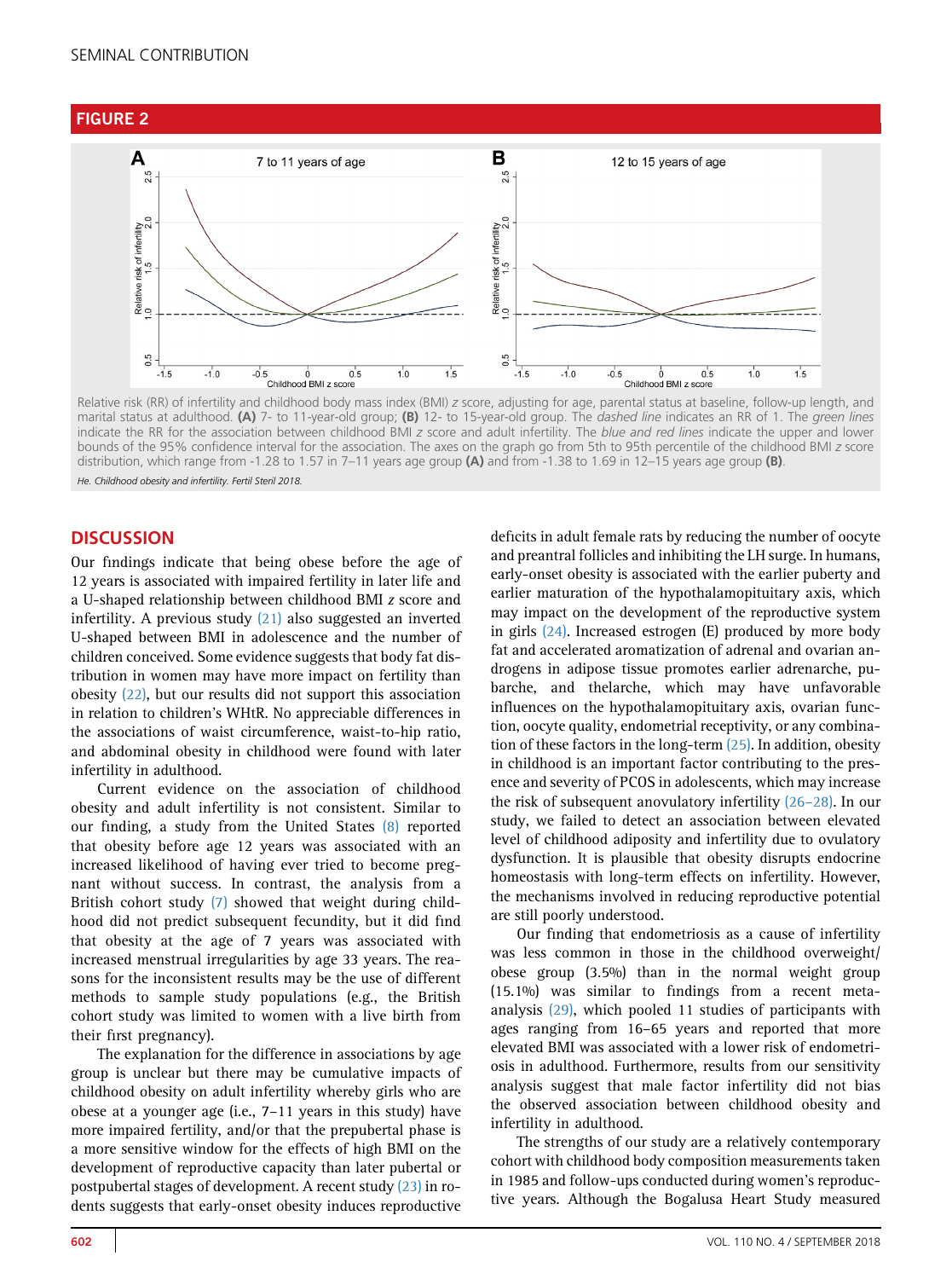<span id="page-7-0"></span>skinfolds in childhood, to our knowledge our study is the first to have reported the associations of various abdominal obesity indicators in childhood with adult infertility including waist circumference, waist-to-hip ratio, and WHtR. In addition, our definition of having difficulty conceiving specified a time interval of having tried for  $\geq$  12 months and is more consistent with definitions used in clinical practice (30). In addition, we demonstrated associations with infertility of BMI z score as a continuous variable as well as obesity defined by age- and sex-specific BMI  $\geq$ 95th percentile.

Some limitations should be acknowledged. First, the sample size in the childhood obese group is small. The prevalence of obesity in girls using international BMI cutpoints was only 1.1%. However, similar findings were shown with continuous BMI z scores and sensitivity analyses in our study. Second, we could not distinguish primary infertility (no prior pregnancies) and secondary infertility (infertility after at least one prior conception), which is important for evaluating women's ability to have children and exploring the etiology of infertility. Third, our measure of infertility relied on self-reported problems. However, the prevalence of infertility in our study is consistent with Australian estimates of approximately one in six couples experiencing a delay of  $\geq$  12 months to achieve a planned pregnancy during their reproductive life (31, 32). Although infertility diagnoses and investigations are selfreported, these are likely to be important events for women, and women should be able to recall specific diagnoses and investigations that have been undertaken.

In conclusion, our study of a cohort of Australian women indicated a detrimental impact of childhood obesity before age 12 years on infertility later in life. The early prevention of childhood obesity is important for fertility, as well as disease prevention.

Acknowledgments: The authors gratefully acknowledge the contributions of the CDAH project manager, Marita Dalton, and all other project staff.

#### **REFERENCES**

- 1. [Williams EP, Mesidor M, Winters K, Dubbert PM, Wyatt SB. Overweight and](http://refhub.elsevier.com/S0015-0282(18)30412-6/sref1) [obesity: prevalence, consequences, and causes of a growing public health](http://refhub.elsevier.com/S0015-0282(18)30412-6/sref1) [problem. Curr Obes Rep 2015;4:363](http://refhub.elsevier.com/S0015-0282(18)30412-6/sref1)–70.
- 2. Australian Bureau of Statistics. Australian Bureau of Statistics 2015, National Health Survey: First Results, 2014-15, cat. no. 4364.0.55.001, ABS, Canberra.
- 3. [Nelson SM, Fleming R. Obesity and reproduction: impact and interventions.](http://refhub.elsevier.com/S0015-0282(18)30412-6/sref3) [Curr Opin Obstet Gynecol 2007;19:384](http://refhub.elsevier.com/S0015-0282(18)30412-6/sref3)–9.
- 4. [Pandey S, Bhattacharya S. Impact of obesity on gynecology. Womens Health](http://refhub.elsevier.com/S0015-0282(18)30412-6/sref4) [\(Lond\) 2010;6:107](http://refhub.elsevier.com/S0015-0282(18)30412-6/sref4)–17.
- 5. [Elizondo-Montemayor L, Hernandez-Escobar C, Lara-Torre E, Nieblas B, Go](http://refhub.elsevier.com/S0015-0282(18)30412-6/sref5)[mez-Carmona M. Gynecologic and obstetric consequences of obesity in](http://refhub.elsevier.com/S0015-0282(18)30412-6/sref5) [adolescent girls. J Pediatr Adolesc Gynecol 2017;30:156](http://refhub.elsevier.com/S0015-0282(18)30412-6/sref5)–68.
- 6. Zegers-Hochschild F, Adamson GD, de Mouzon J, Ishihara O, Mansour R, Nygren K, et al. International Committee for Monitoring Assisted Reproductive Technology (ICMART) and the World Health Organization (WHO) revised glossary of ART terminology, 2009. Fertil Steril 2009;92:1520-4.
- 7. [Lake JK, Power C, Cole TJ. Women's reproductive health: the role of body mass](http://refhub.elsevier.com/S0015-0282(18)30412-6/sref7) [index in early and adult life. Int J Obes Relat Metab Disord 1997;21:432](http://refhub.elsevier.com/S0015-0282(18)30412-6/sref7)–8.
- 8. [Jacobs MB, Bazzano LA, Pridjian G, Harville EW. Childhood adiposity and](http://refhub.elsevier.com/S0015-0282(18)30412-6/sref8) fertility diffi[culties: the Bogalusa Heart Study. Pediatr Obes 2017;12:477](http://refhub.elsevier.com/S0015-0282(18)30412-6/sref8)–84.
- 9. [Brugo-Olmedo S, Chillik C, Kopelman S. De](http://refhub.elsevier.com/S0015-0282(18)30412-6/sref9)finition and causes of infertility. [Reprod Biomed Online 2001;2:41](http://refhub.elsevier.com/S0015-0282(18)30412-6/sref9)–53.
- 10. [Gall SL, Jamrozik K, Blizzard L, Dwyer T, Venn A. Healthy lifestyles and](http://refhub.elsevier.com/S0015-0282(18)30412-6/sref10) cardiovascular risk profi[les in young Australian adults: the Childhood De](http://refhub.elsevier.com/S0015-0282(18)30412-6/sref10)[terminants of Adult Health Study. Eur J Cardiovasc Prev Rehabil 2009;](http://refhub.elsevier.com/S0015-0282(18)30412-6/sref10) [16:684](http://refhub.elsevier.com/S0015-0282(18)30412-6/sref10)–9.
- 11. [Cole TJ, Bellizzi MC, Flegal KM, Dietz WH. Establishing a standard de](http://refhub.elsevier.com/S0015-0282(18)30412-6/sref11)finition [for child overweight and obesity worldwide: international survey. BMJ 2000;](http://refhub.elsevier.com/S0015-0282(18)30412-6/sref11) [320:1240](http://refhub.elsevier.com/S0015-0282(18)30412-6/sref11)–3.
- 12. [Brambilla P, Bedogni G, Heo M, Pietrobelli A. Waist circumference-to-height](http://refhub.elsevier.com/S0015-0282(18)30412-6/sref12) [ratio predicts adiposity better than body mass index in children and adoles](http://refhub.elsevier.com/S0015-0282(18)30412-6/sref12)[cents. Intern J Obes 2013;37:943](http://refhub.elsevier.com/S0015-0282(18)30412-6/sref12)–6.
- 13. [Venn AJ, Thomson RJ, Schmidt MD, Cleland VJ, Curry BA, Gennat HC, et al.](http://refhub.elsevier.com/S0015-0282(18)30412-6/sref13) [Overweight and obesity from childhood to adulthood: a follow-up of partic](http://refhub.elsevier.com/S0015-0282(18)30412-6/sref13)[ipants in the 1985 Australian Schools Health and Fitness Survey. Med J Aust](http://refhub.elsevier.com/S0015-0282(18)30412-6/sref13) [2007;186:458](http://refhub.elsevier.com/S0015-0282(18)30412-6/sref13)–60.
- 14. [Obesity: preventing and managing the global epidemic. Report of a WHO](http://refhub.elsevier.com/S0015-0282(18)30412-6/sref14) [consultation. World Health Organ Tech Rep Ser 2000;894:i](http://refhub.elsevier.com/S0015-0282(18)30412-6/sref14)–xii, 1–253.
- 15. Zou G. A modifi[ed poisson regression approach to prospective studies with](http://refhub.elsevier.com/S0015-0282(18)30412-6/sref15) [binary data. Am J Epidemiol 2004;159:702](http://refhub.elsevier.com/S0015-0282(18)30412-6/sref15)–6.
- 16. [Carter RE, Lipsitz SR, Tilley BC. Quasi-likelihood estimation for relative risk](http://refhub.elsevier.com/S0015-0282(18)30412-6/sref16) [regression models. Biostatistics 2005;6:39](http://refhub.elsevier.com/S0015-0282(18)30412-6/sref16)–44.
- 17. [Spiegelman D, Hertzmark E. Easy SAS calculations for risk or prevalence ra](http://refhub.elsevier.com/S0015-0282(18)30412-6/sref17)[tios and differences. Am J Epidemiol 2005;162:199](http://refhub.elsevier.com/S0015-0282(18)30412-6/sref17)–200.
- 18. [McNutt LA, Wu C, Xue X, Hafner JP. Estimating the relative risk in cohort studies](http://refhub.elsevier.com/S0015-0282(18)30412-6/sref18) [and clinical trials of common outcomes. Am J Epidemiol 2003;157:940](http://refhub.elsevier.com/S0015-0282(18)30412-6/sref18)–3.
- 19. [Durrleman S, Simon R. Flexible regression models with cubic splines. Stat](http://refhub.elsevier.com/S0015-0282(18)30412-6/sref19) [Med 1989;8:551](http://refhub.elsevier.com/S0015-0282(18)30412-6/sref19)–61.
- 20. Centers for Disease Control and Prevention, National Center for Health Statistics. In: Data table of BMI-for-age charts: female, 2–20 years. November 1, 2017. Available at [https://www.cdc.gov/growthcharts/html\\_charts/bmia](https://www.cdc.gov/growthcharts/html_charts/bmiagerev.htm) [gerev.htm](https://www.cdc.gov/growthcharts/html_charts/bmiagerev.htm).
- 21. [Jokela M, Kivimaki M, Elovainio M, Viikari J, Raitakari OT, Keltikangas-](http://refhub.elsevier.com/S0015-0282(18)30412-6/sref21)[Jarvinen L. Body mass index in adolescence and number of children in adult](http://refhub.elsevier.com/S0015-0282(18)30412-6/sref21)[hood. Epidemiology 2007;18:599](http://refhub.elsevier.com/S0015-0282(18)30412-6/sref21)–606.
- 22. [Zaadstra BM, Seidell JC, van Noord PA, te Velde ER, Habbema JD,](http://refhub.elsevier.com/S0015-0282(18)30412-6/sref22) [Vrieswijk B, et al. Fat and female fecundity: prospective study of effect of](http://refhub.elsevier.com/S0015-0282(18)30412-6/sref22) [body fat distribution on conception rates. BMJ 1993;306:484](http://refhub.elsevier.com/S0015-0282(18)30412-6/sref22)–7.
- 23. Sagae SC, Menezes EF, Bonfl[eur ML, Vanzela EC, Zacharias P,](http://refhub.elsevier.com/S0015-0282(18)30412-6/sref23) [Lubaczeuski C, et al. Early onset of obesity induces reproductive de](http://refhub.elsevier.com/S0015-0282(18)30412-6/sref23)ficits in [female rats. Physiol Behav 2012;105:1104](http://refhub.elsevier.com/S0015-0282(18)30412-6/sref23)–11.
- 24. [Davison KK, Susman EJ, Birch LL. Percent body fat at age 5 predicts earlier](http://refhub.elsevier.com/S0015-0282(18)30412-6/sref24) [pubertal development among girls at age 9. Pediatrics 2003;111:815](http://refhub.elsevier.com/S0015-0282(18)30412-6/sref24)–21.
- 25. Johnson MD, Sanfi[lippo JS. Childhood and adolescent obesity: implications](http://refhub.elsevier.com/S0015-0282(18)30412-6/sref25) [for reproductive health and function. In: Jungheim ES, editor. Obesity and](http://refhub.elsevier.com/S0015-0282(18)30412-6/sref25) [fertility: a practical guide for clinicians. New York: Springer New York;](http://refhub.elsevier.com/S0015-0282(18)30412-6/sref25) [2015:15](http://refhub.elsevier.com/S0015-0282(18)30412-6/sref25)–30.
- 26. [Anderson AD, Solorzano CM, McCartney CR. Childhood obesity and its](http://refhub.elsevier.com/S0015-0282(18)30412-6/sref26) [impact on the development of adolescent PCOS. Semin Reprod Med](http://refhub.elsevier.com/S0015-0282(18)30412-6/sref26) [2014;32:202](http://refhub.elsevier.com/S0015-0282(18)30412-6/sref26)–13.
- 27. [Hassan A, Gordon CM. Polycystic ovary syndrome update in adolescence.](http://refhub.elsevier.com/S0015-0282(18)30412-6/sref27) [Curr Opin Pediatr 2007;19:389](http://refhub.elsevier.com/S0015-0282(18)30412-6/sref27)–97.
- 28. [Rich-Edwards JW, Goldman MB, Willett WC, Hunter DJ, Stampfer MJ,](http://refhub.elsevier.com/S0015-0282(18)30412-6/sref28) [Colditz GA, et al. Adolescent body mass index and infertility caused by](http://refhub.elsevier.com/S0015-0282(18)30412-6/sref28) [ovulatory disorder. Am J Obstet Gynecol 1994;171:171](http://refhub.elsevier.com/S0015-0282(18)30412-6/sref28)–7.
- 29. [Liu Y, Zhang W. Association between body mass index and endometriosis](http://refhub.elsevier.com/S0015-0282(18)30412-6/sref29) [risk: a meta-analysis. Oncotarget 2017;8:46928](http://refhub.elsevier.com/S0015-0282(18)30412-6/sref29)–36.
- 30. [Datta J, Palmer MJ, Tanton C, Gibson LJ, Jones KG, Macdowall W, et al. Prev](http://refhub.elsevier.com/S0015-0282(18)30412-6/sref30)[alence of infertility and help seeking among 15 000 women and men. Hum](http://refhub.elsevier.com/S0015-0282(18)30412-6/sref30) [Reprod 2016;31:2108](http://refhub.elsevier.com/S0015-0282(18)30412-6/sref30)–18.
- 31. [Clark A, Mackenzie C. The National Fertility Study 2006\(1\): Australians'](http://refhub.elsevier.com/S0015-0282(18)30412-6/sref31) [experience and knowledge of fertility issues. Hum Reprod 2007;22:i29](http://refhub.elsevier.com/S0015-0282(18)30412-6/sref31)–31.
- 32. [Gurunath S, Pandian Z, Anderson RA, Bhattacharya S. De](http://refhub.elsevier.com/S0015-0282(18)30412-6/sref32)fining infertility—a [systematic review of prevalence studies. Hum Reprod Update 2011;17:](http://refhub.elsevier.com/S0015-0282(18)30412-6/sref32) [575](http://refhub.elsevier.com/S0015-0282(18)30412-6/sref32)–88.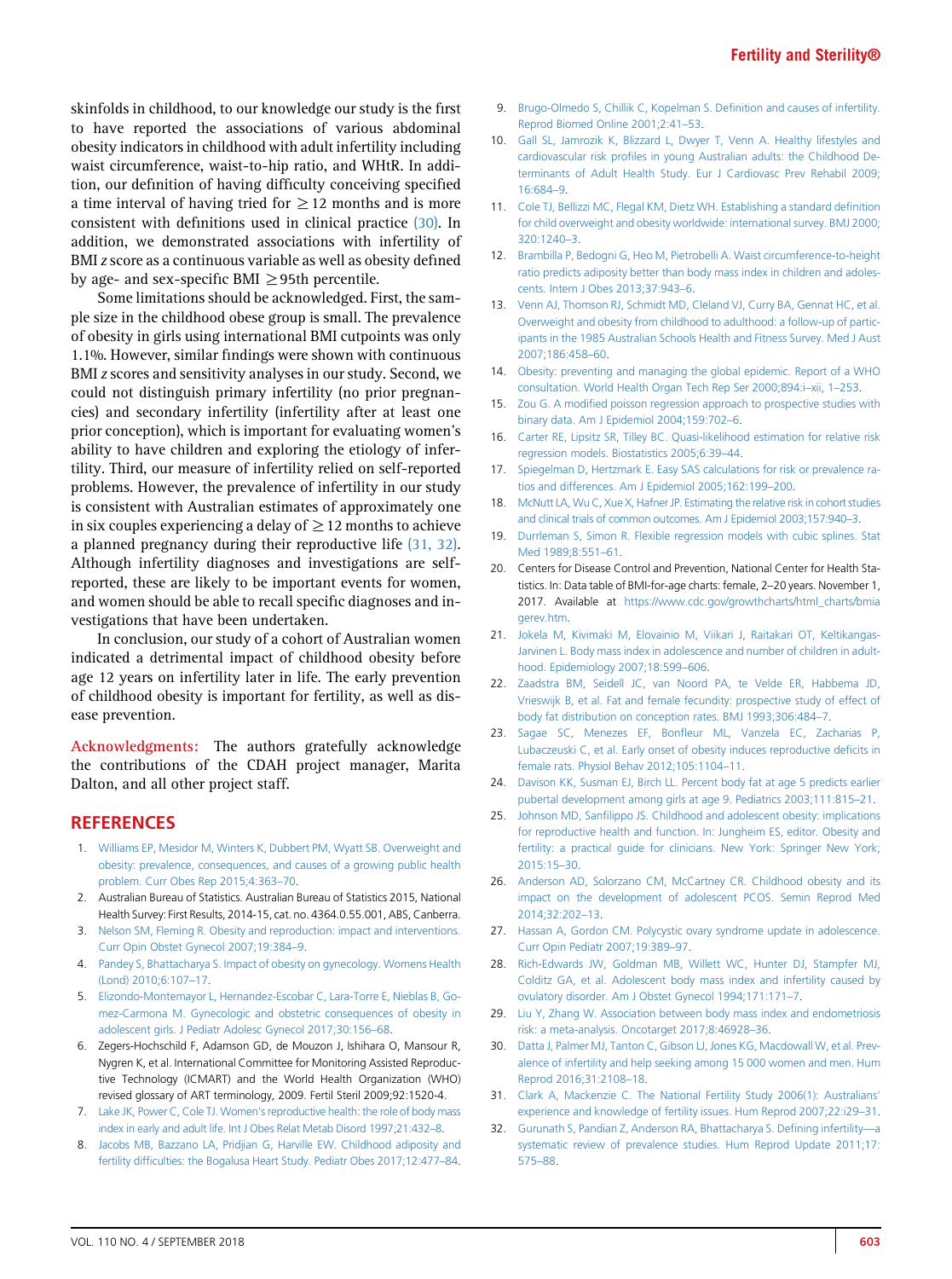#### Asociación de obesidad infantil con infertilidad femenina en la edad adulta: Un estudio de 25 años de seguimiento

Objetivo: Evaluar si la obesidad infantil se asocia a infertilidad en mujeres en edad reproductiva.

Diseño: Estudio prospectivo longitudinal.

Entorno: No aplica.

Intervención(es): Ninguna.

Paciente(s): Un total de 1544 niñas, con edades entre 7-15 años en 1985, y que completaron cuestionarios en seguimientos en 2004-2006 y/o 2009-2011.

Principales medidas de resultados: La infertilidad fue definida como tener dificultad para concebir (haber intentado conseguir embarazo durante  $\geq 12$  meses sin éxito), o haber visitado al médico por problemas para conseguir embarazo).

Resultado(s): A las edades de 7-11 años, las niñas en los límites inferior y superior del índice de masa corporal (IMC) tuvieron un riesgo incrementado de infertilidad. Comparadas con las niñas con peso corporal normal, aquellas con obesidad a las edades de 7-11 años fueron más propensas a reportar infertilidad en la edad adulta (riesgo relativo ajustado  $[ARR] = 2,94, 95%$  intervalo de confianza [IC] 1,48-5,84), dificultad para concebir (aRR = 3,89, 95% IC 1,95-7,77), o haber visitado a un médico por problemas para conseguir embarazo (aRR = 3,65, 95% IC 1,90-7,02) después de ajustar para edad infantil, duración del seguimiento, mayor educación de los padres y estado civil.

Conclusión: La obesidad infantil antes de los 12 años parece aumentar el riesgo de infertilidad femenina en la vida posterior.